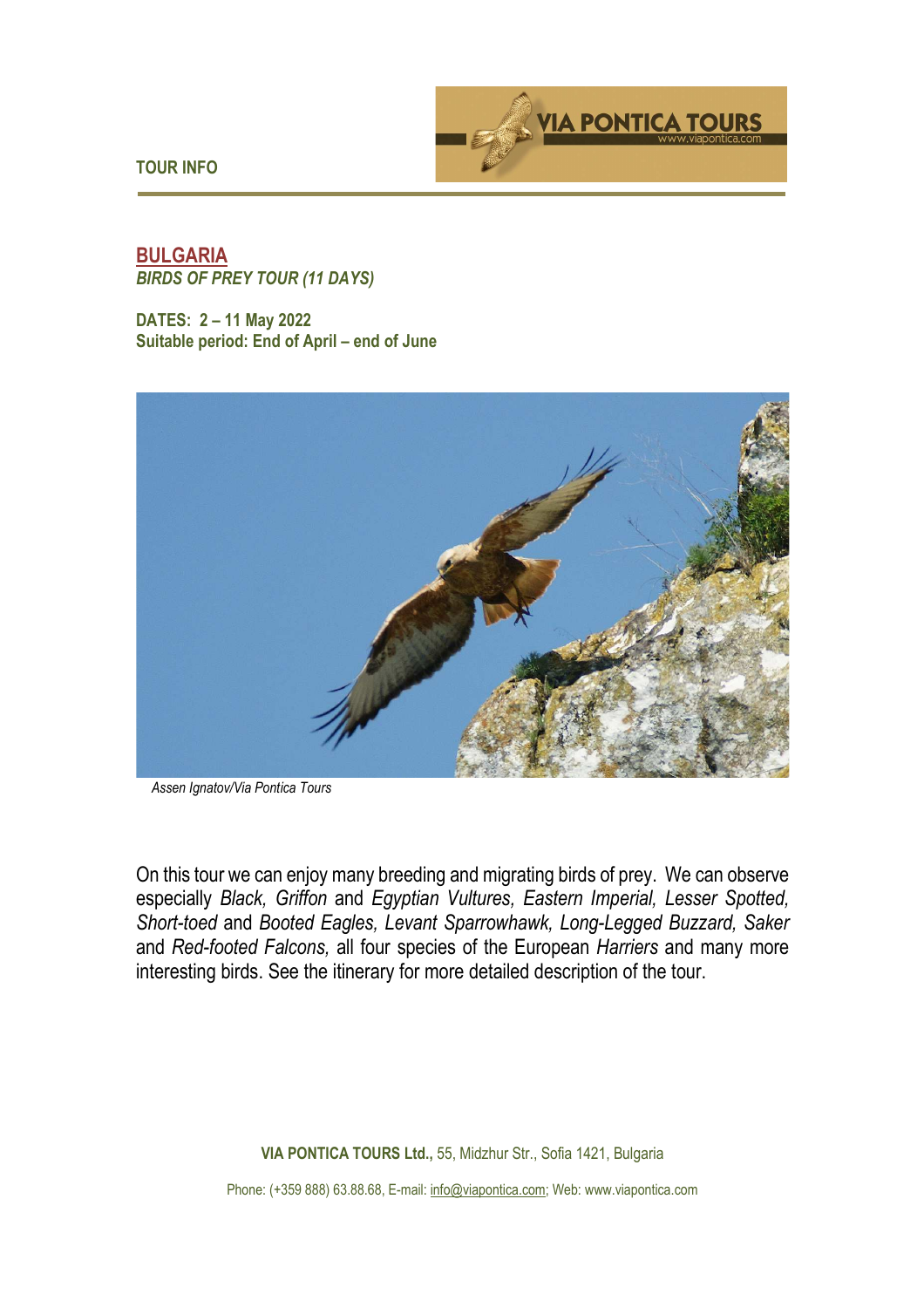# **Day by day itinerary**

## **Day 1**

Arrival at the Sofia Airport and transfer to the hotel in West Balkan. After accommodation in the hotel we are going to birdwatch around. Diner and overnight.

## **Day 2**

We will birdwatching in this area. We can observe many birds of prey and especially *Saker Falcon, Short-toed Eagle, Long-legged Buzzard, Golden Eagle, Egyptian Vulture, Levant Sparrowhawk* and many other birds. After a picnic lunch we will go to the Central Balkan. After several stops for birdwatching we will arrive in a picturesque village – architectural reserve. Accommodation, diner and overnight in a local hotel – restored typical house-museum.

## **Day 3**

After breakfast we will go to the north to reach the Danube River. We will stop at several places for birdwatching. In the afternoon we will visit the Natural Park "Rusenski Lom" – a beautiful valley with many rock monasteries and rock cliffs. We can observe many birds of prey: *Long – legged Buzzard, Booted Eagle, Egyptian Vulture, Lesser Spotted Eagle* and many other species. Accommodation, diner and overnight in a local hotel.

### **Day 4**

This day we will go to the region of Dobrudja – the unique conserved natural steppe in Bulgaria. We will visit the biosphere reserve "Srebarna" a site included in the UNESCO World Heritage Sites. We can observe the colony of endangered *Dalmatian Pelican, Ruddy Shelduck, Red-necked Grebe, Squacco Heron, Whiskered Tern, Lesser Spotted Eagle, Black Kite, Marsh Harrier* and if we have a luck **-** *White-tailed Eagle.* After a long transfer with many stops for birdwatching we will arrive in the hotel on the Black Sea coast. We will spend two nights there. After accommodation we will birdwatch around and observe a pair of breeding *Levant Sparrowhawk, Syrian Woodpecker,* etc.

### **Day 5**

We will visit the lakes Durankulak and Shabla – the wintering places for the world population of Redbreasted Goose. We can observe many birds and especially *Red-footed falcon, Red-necked Grebe, Little Bittern, Whiskered and White-winged Terns, Collared Pratincole, Paddyfield Warbler, Pied Wheatear,* etc. After lunch in a local fish restaurant on the board of the lake we will go to birdwatching on the steppe. We will visit a breeding place of the *Eagle Owl.* If we are lucky we can observe the *Pallid Harrier* a very rare breeding bird on the steppe. We will observe a *Peregrine Falcon, Redfooted Falcon, Mediterranean Shearwater, Rose-coloured Starling, Calandra* and *Short-toed Larks* and many other birds. Late in the afternoon we will return to the hotel for the second overnight.

### **Day 6**

We will travel to the town of Burgas along the Black Sea Coast. We will stop in Goritza forest. Here we can observe *Lesser Spotted Eagle, Honey buzzard,* many species of *Woodpeckers, Semicollared Flycatcher,* etc. After a lunch we will continue our trip to the south. After several stops for birdwatching we will arrive at the hotel near to the town of Burgas. The town of Burgas is the best point for observation of the migration in the migratory corridor called Via Pontica. We will spend two nights there.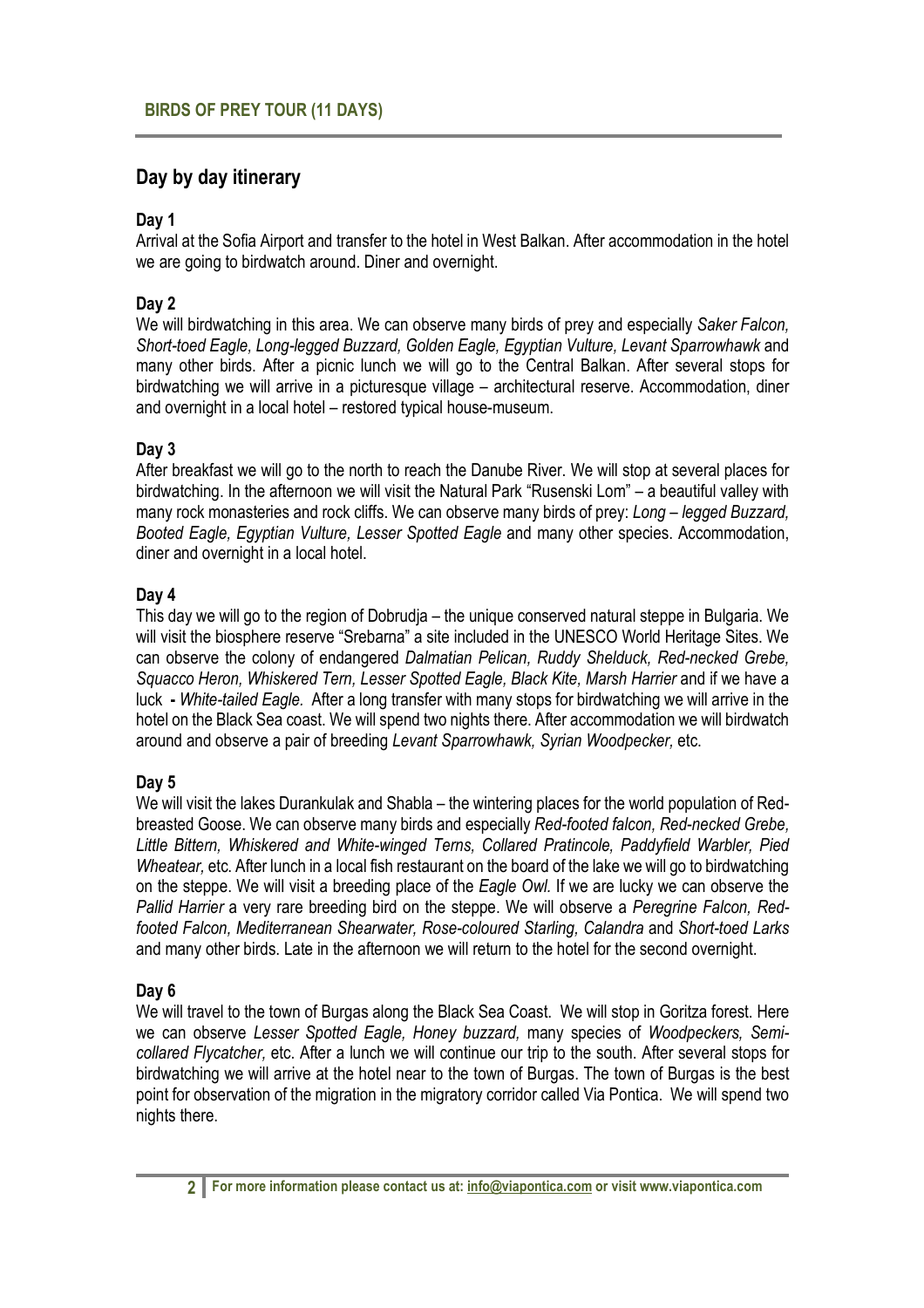#### **Day 7**

After breakfast we will go to visit the lakes around Burgas – Mandra and Atanassovo. On these lakes we can observe many birds and especially *White-tailed Eagle, Lesser spotted Eagle, Honey Buzzard, Short – toed* and *Booted Eagles, Goshawk, Marsh Harrier, Pygmy Cormorant, Squacco, Night, Purple* and *Grey Herons, Little* and *Great Egrets, Spoonbill, Glossy Ibis,* etc. In the afternoon we will visit the Ropotamo River reserve. In this reserve we can observe many water birds, *Woodpeckers, Short-toed Treecreeper,* etc. Late in the afternoon we will return to our hotel.

#### **Day 8**

Today we will enter in the Mountain of Strandja – the biggest natural park in Bulgaria. Many pairs of *Golden Eagles* are breeding on the trees in this area. Picnic lunch on the point for observation of birds of prey. In the afternoon we will enter in the Mountain of Sakar. In this mountain one of the big breeding population of the *Imperial Eagle* (more than 5 pairs) is concentrated. This day we can observe many birds and especially *Golden* and *Imperial Eagles, Short-toed, Booted* and *Lesser Spotted Eagles, Black Kite, Montagu's Harrier, Olive-tree Warbler, Masked* and *Woodchat Shrikes.*  In the evening we will arrive at the hotel.

#### **Day 9**

We will visit the paradise for birds of prey – the Eastern Rodope. Today we can observe the unique breeding colony of *Griffon vulture* in Bulgaria. We will visit also the feeding place where we can observe *Egyptian* and *Black Vultures, Golden* and *Imperial Eagles, Long – legged Buzzard, Levant Sparrowhawk, Peregrine Falcon, Black Stork, Rock Nuthatch, Subalpine, Orphean* and *Sardinian Warblers, Rock* and *Blue Rock Thrushes, Somber Tit* and many other birds. In the afternoon we will birdwatch on the Krumovitza River Valley. In this very interesting place we can observe *Egyptian* and *Griffon vultures, Black Stork, Stone Curlew, black-headed bunting, Bee-eater, Roller, Golden Oriole, Rock Nuthatch, Red-rumped swallow, Somber Tit, Lesser Grey Shrike,* etc. Late in the afternoon we will arrive at our hotel in the Central part of the Rodope Mountain.

### **Day 10**

Today we will visit the Trigrad Gorge. This spectacular gorge is one of the best places to watching the *Wallcreeper* in Europe. We can observe also *Peregrine falcon, Golden eagle, Pallid* and *Alpine Swifts, Crag Martin,* etc. After a lunch we will continue our trip through the Rodope Mountain. After several stops for birdwatching we will arrive in the town-museum of Koprivstitza. Diner and overnight.

### **Day 11**

Early in the morning we will observe a breeding pair of *Imperial Eagle* nearly to the town. Transfer to the town of Sofia (100 km). Depending of your departure flight we will stop for birdwatching around Sofia.